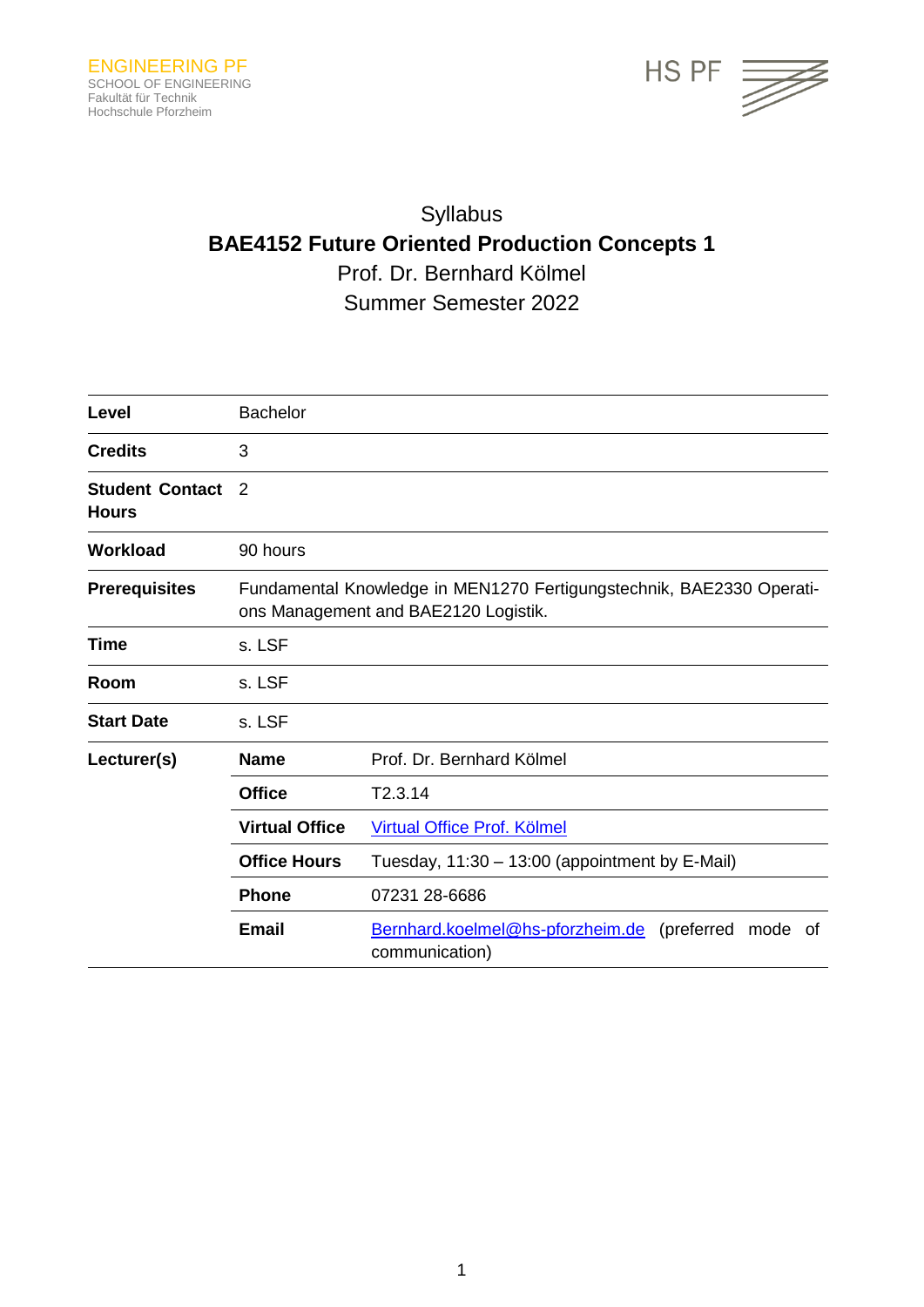# **Summary**

The course – a combination of lecture, workshops, case studies, and students' presentations - provides an advanced knowledge in Future Oriented Production Concepts.

Future Oriented Production Concepts are developing at a rapid pace. According to a study by PWC, German industry intends to invest €40 billion a year in applications and network components. Companies thereby hope to increase efficiency and cut costs, as well as achieve qualitative advantages, such as greater flexibility and the possibility of catering for customers' individual wishes. The German government has also realized the importance of this trend for Germany's SME sector and launched the Industry 4.0 Future Project. It is intended to enable German industry to be fit for the future of production. After all, the trend is moving toward highly individualized products under the conditions of highly flexibilized production. As part of that, customers and business partners are directly integrated in business and value added processes. Thanks to intelligent monitoring and decision-making processes, companies can control entire value-added networks in real time by means of the Internet of Things (IoT). Smart processes, automated small-scale production, lasting quality assurance or innovative working time concepts – companies are developing new business models on the basis of the Future Oriented Production Concepts. The fourth industrial revolution is realized by the combination of numerous physical and digital technologies such as artificial intelligence, cloud computing, adaptive robotics, augmented reality, additive manufacturing and Internet of Things (IoT). Regardless of the triggering technologies, the main purpose of industrial transformation is to increase the resource efficiency and productivity to increase the competitive power of the companies.

#### In more detail:

In this context, the lecture intends to provide a comprehensive guidance for applications in the context of Future Oriented Production Concepts. Therefore, the lecture not only introduces implementation aspects, but also proposes conceptual framework with respect to its design principles. In addition, a maturity and readiness model is proposed so that the students can evaluate companies and overcome the problem of spotting the starting point. A technology roadmap is also presented to guide the students of how to set strategies for Future Oriented Production Concepts, select the key technologies, determine the projects, construct the optimized project portfolio under risk and schedule the projects in planning horizon. Then, the lecture proceeds with key technological advances that form the pillars for Future Oriented Production Concepts and explores their potential technical and economic benefits via demonstrations with real-life applications.

## **Outline of the Course**

- Conceptual Framework for Industry 4.0
- Smart and Connected Product Business Models
- Maturity and Readiness Model for Industry 4.0 Strategy
- Technology Roadmap for Industry 4.0
- Internet of Things and Cyber-physicial Production Systems
- Selected use cases (i.e. Additive Manufacturing Technologies and Applications, Augmented Reality)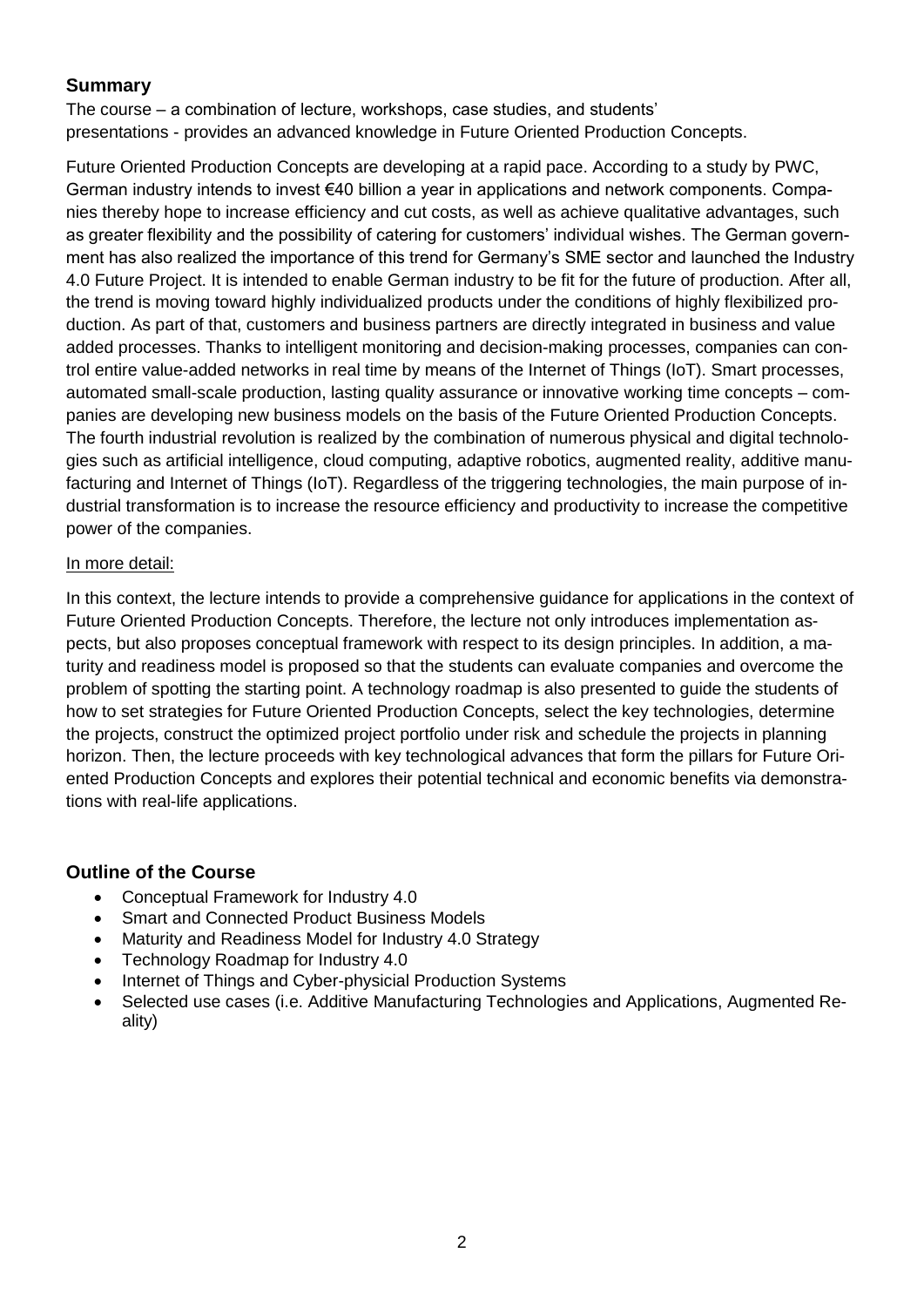# **Course Intended Learning Outcomes and their Contribution to Program Intended Learning Outcomes / Program Goals**

|            | <b>Learning Objective</b>                                                                                                                      | <b>Contribution</b>                                                                                                                                                                 |
|------------|------------------------------------------------------------------------------------------------------------------------------------------------|-------------------------------------------------------------------------------------------------------------------------------------------------------------------------------------|
| 1.1        | Students demonstrate key knowledge in Technical Ba-<br>sics.                                                                                   | Transfer theoretical Knowledge of IoT, CPS etc. in real application<br>cases.                                                                                                       |
| $1.3 \mid$ | Students demonstrate key knowledge in Business Ad-<br>ministration.                                                                            | Use advanced concepts like Business Model Canvas etc. in order<br>to evaluate                                                                                                       |
| 3.         | Students are able to apply analytical and critical think-<br>ing skills to complex problems.                                                   | Transformation and adaptation of new concepts in future oriented<br>production environments.                                                                                        |
| 4.         | Students are able to develop business ethics-based<br>strategies and are able to apply them to typical busi-<br>ness decision-making problems. | International and global effects on the strategy and the organiza-<br>Ωf<br>considered<br>value<br>chains<br>tion<br>from<br>are<br>ethical and social responsibility perspectives. |
| 5.1        | Students demonstrate their ability to express complex<br>issues in writing.                                                                    | Working out of tasks and case studies, and of a term paper                                                                                                                          |
| 5.2        | Students demonstrate their oral communication skills<br>in presentations and lectures.                                                         | Working<br>presentation<br>οf<br>tasks<br>out<br>and<br>and<br>case<br>studies in front of the class                                                                                |
| 6.         | Students show that they are able to work successfully<br>in a team by performing practical tasks.                                              | Working out of tasks and problems and presentation of the solu-<br>tions in teams                                                                                                   |

# **Teaching and Learning Approach**

The teaching and learning approach is based on 3 didactical methods:

The theoretical key knowledge and the basic concepts are thought at the lecture. The students gain the methodology and the guidance to know and to implement the introduced concepts and tools. Questions and comments of the students are welcome during the lecture.

After the lecture the students should reflect and sum up the content of the lecture based on course materials provided.

The theoretical knowledge is enlarged and converted into a practical role by workshops and case studies. An active participation in class is an important part of the teaching and learning approach. The students can always communicate with the instructor and get support and advice by talking or mailing.

## **Literature and Course Materials**

- Ustundag, Cevikcan, Industry 4.0: Managing The Digital Transformation, Springer 2018
- Sabina Jeschke, Christian Brecher, Houbing Song, Danda B. Rawat, Industrial Internet of Things: Cybermanufacturing Systems, Springer 2017
- Uwe Winkelhake, The Digital Transformation of the Automotive Industry, Catalysts, Roadmap, Practice, Springer 2018
- Otto Brauckmann, Smart Production, Wertschöpfung durch Geschäftsmodelle, Springer 2015
- Class handouts will be available in the LMS.

## **Assessment**

#### **Exam**

There is an optional written exam at the end of the semester.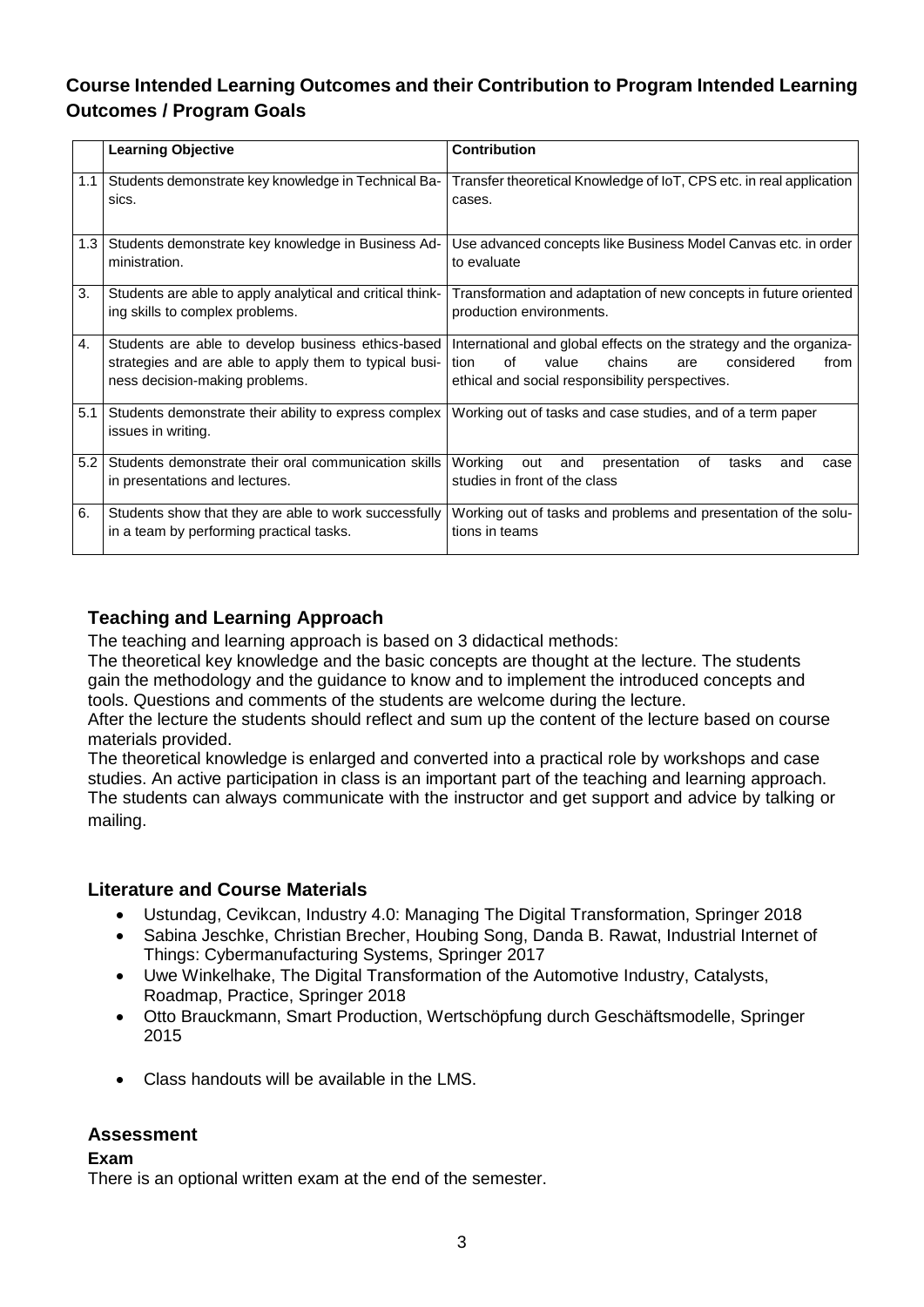Basically, the following requirements will be graded each separately, and on that basis an average grade per person will be built by the professor:

- Active general participation during lectures, and especially in brainstormings, workshops, and case studies.
- Individual roles prepared and actively performed in group(s) during workshops and case studies, as defined by and agreed with the professor.
- Individual or group voluntary activities/ presentations, as required by or agreed with the professor – as far as reasonably possible.

Maximum 2 lectures (90 minutes each) missed during the course. More absence must be agreed with the professor and be compensated.

#### **Grading, based on exam results:**

'Sehr gut' represents exceptional work, far above average.

'Gut' represents good work, above average.

'Befriedigend' represents average work.

'Ausreichend' represents below average work with considerable shortcomings.

'Mangelhaft' is just exceptional work in the wrong direction or with unacceptable shortcomings.

#### **Schedule**

| <b>Date</b> | Theme                                                     |  |
|-------------|-----------------------------------------------------------|--|
| Lecture 1   | Topic Introduction                                        |  |
| Lecture 2   | Conceptual Framework for Industry 4.0                     |  |
| Lecture 3   | Smart and Connected Product Business Models               |  |
| Lecture 4   | Maturity and Readiness Model for Industry 4.0 Strategy    |  |
| Lecture 5   | <b>Technology Roadmap</b>                                 |  |
| Lecture 6   | Internet of Things and Cyber-Physicial Production Systems |  |
| Lecture 7   | <b>Case Presentations</b>                                 |  |
| Lecture 8   | <b>Case Presentations</b>                                 |  |
| Lecture 9   | <b>Case Presentations</b>                                 |  |
| Lecture 10  | <b>Case Presentations</b>                                 |  |
| Lecture 11  | <b>Case Presentations</b>                                 |  |
| Lecture 12  | <b>Case Presentations</b>                                 |  |

Tentative Schedule (changes tba)